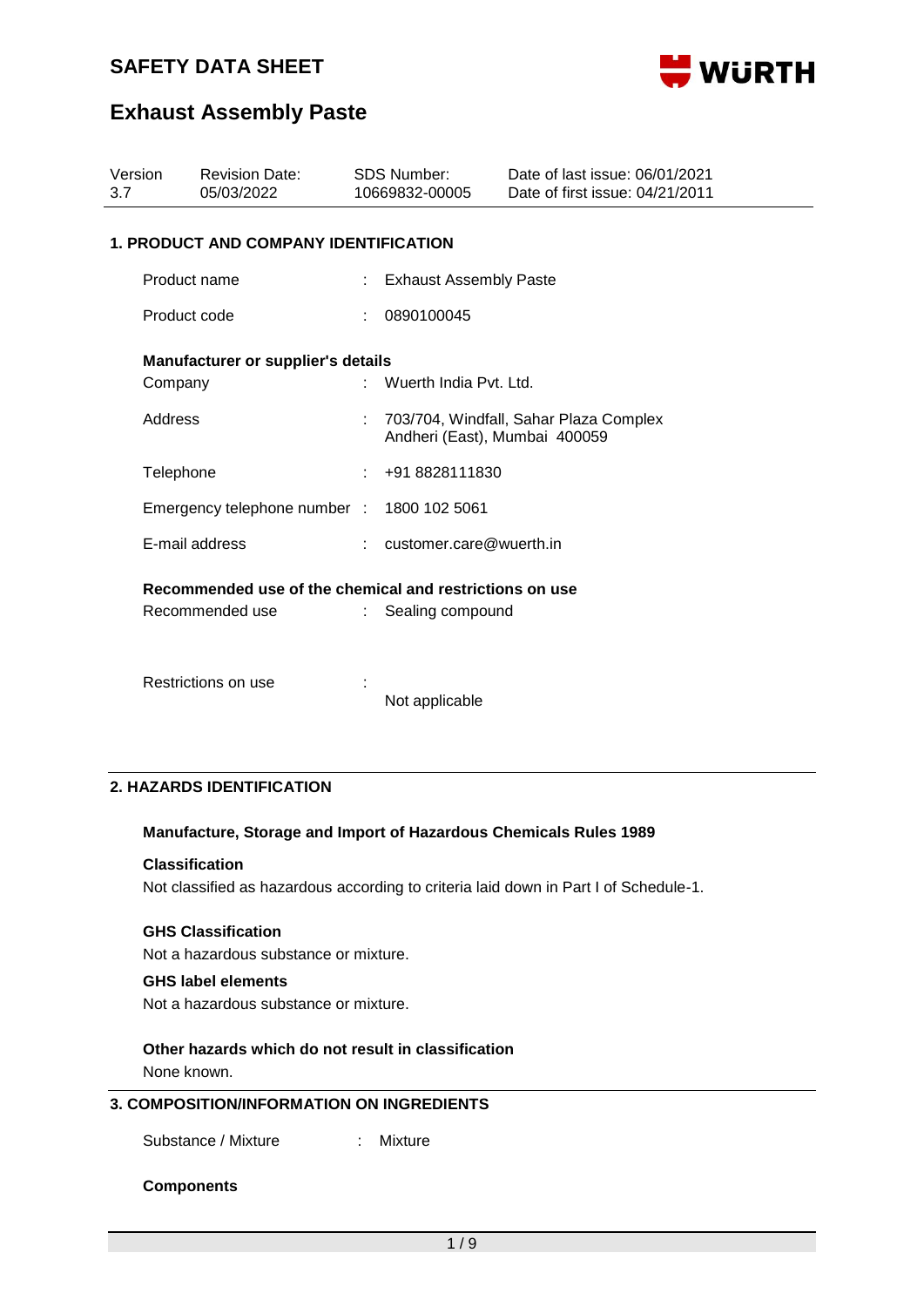

| SDS Number:<br>Version<br><b>Revision Date:</b><br>05/03/2022<br>10669832-00005<br>3.7 |                                                                   | Date of last issue: 06/01/2021<br>Date of first issue: 04/21/2011 |                                                                |                                                                                                                                                                                                                                |                             |  |  |  |  |
|----------------------------------------------------------------------------------------|-------------------------------------------------------------------|-------------------------------------------------------------------|----------------------------------------------------------------|--------------------------------------------------------------------------------------------------------------------------------------------------------------------------------------------------------------------------------|-----------------------------|--|--|--|--|
|                                                                                        | Chemical name                                                     |                                                                   |                                                                | CAS-No.                                                                                                                                                                                                                        | Concentration (%<br>$W/W$ ) |  |  |  |  |
|                                                                                        | Kaolin                                                            |                                                                   |                                                                | 1332-58-7                                                                                                                                                                                                                      | $>= 50 - < 70$              |  |  |  |  |
|                                                                                        | <b>4. FIRST AID MEASURES</b>                                      |                                                                   |                                                                |                                                                                                                                                                                                                                |                             |  |  |  |  |
|                                                                                        | If inhaled                                                        |                                                                   | If inhaled, remove to fresh air.                               | Get medical attention if symptoms occur.                                                                                                                                                                                       |                             |  |  |  |  |
|                                                                                        | In case of skin contact                                           |                                                                   |                                                                | Wash with water and soap as a precaution.<br>Get medical attention if symptoms occur.                                                                                                                                          |                             |  |  |  |  |
|                                                                                        | In case of eye contact                                            |                                                                   |                                                                | Flush eyes with water as a precaution.<br>Get medical attention if irritation develops and persists.                                                                                                                           |                             |  |  |  |  |
|                                                                                        | If swallowed                                                      |                                                                   |                                                                | If swallowed, DO NOT induce vomiting.<br>Get medical attention if symptoms occur.<br>Rinse mouth thoroughly with water.                                                                                                        |                             |  |  |  |  |
|                                                                                        | Most important symptoms<br>and effects, both acute and<br>delayed |                                                                   | None known.                                                    |                                                                                                                                                                                                                                |                             |  |  |  |  |
|                                                                                        | Protection of first-aiders                                        |                                                                   | No special precautions are necessary for first aid responders. |                                                                                                                                                                                                                                |                             |  |  |  |  |
|                                                                                        | Notes to physician                                                |                                                                   | Treat symptomatically and supportively.                        |                                                                                                                                                                                                                                |                             |  |  |  |  |
|                                                                                        | <b>5. FIREFIGHTING MEASURES</b>                                   |                                                                   |                                                                |                                                                                                                                                                                                                                |                             |  |  |  |  |
|                                                                                        | Suitable extinguishing media                                      |                                                                   | Not applicable<br>Will not burn                                |                                                                                                                                                                                                                                |                             |  |  |  |  |
|                                                                                        | Unsuitable extinguishing<br>media                                 |                                                                   | Not applicable<br>Will not burn                                |                                                                                                                                                                                                                                |                             |  |  |  |  |
|                                                                                        | Specific hazards during fire-<br>fighting                         |                                                                   |                                                                | Exposure to combustion products may be a hazard to health.                                                                                                                                                                     |                             |  |  |  |  |
|                                                                                        | Hazardous combustion prod-<br>ucts                                | ÷                                                                 | Silicon oxides<br>Metal oxides                                 |                                                                                                                                                                                                                                |                             |  |  |  |  |
|                                                                                        | Specific extinguishing meth-<br>ods                               |                                                                   | SO.<br>Evacuate area.                                          | Use extinguishing measures that are appropriate to local cir-<br>cumstances and the surrounding environment.<br>Use water spray to cool unopened containers.<br>Remove undamaged containers from fire area if it is safe to do |                             |  |  |  |  |
|                                                                                        | Special protective equipment<br>for firefighters                  |                                                                   | essary.                                                        | Wear self-contained breathing apparatus for firefighting if nec-<br>Use personal protective equipment.                                                                                                                         |                             |  |  |  |  |

## **6. ACCIDENTAL RELEASE MEASURES**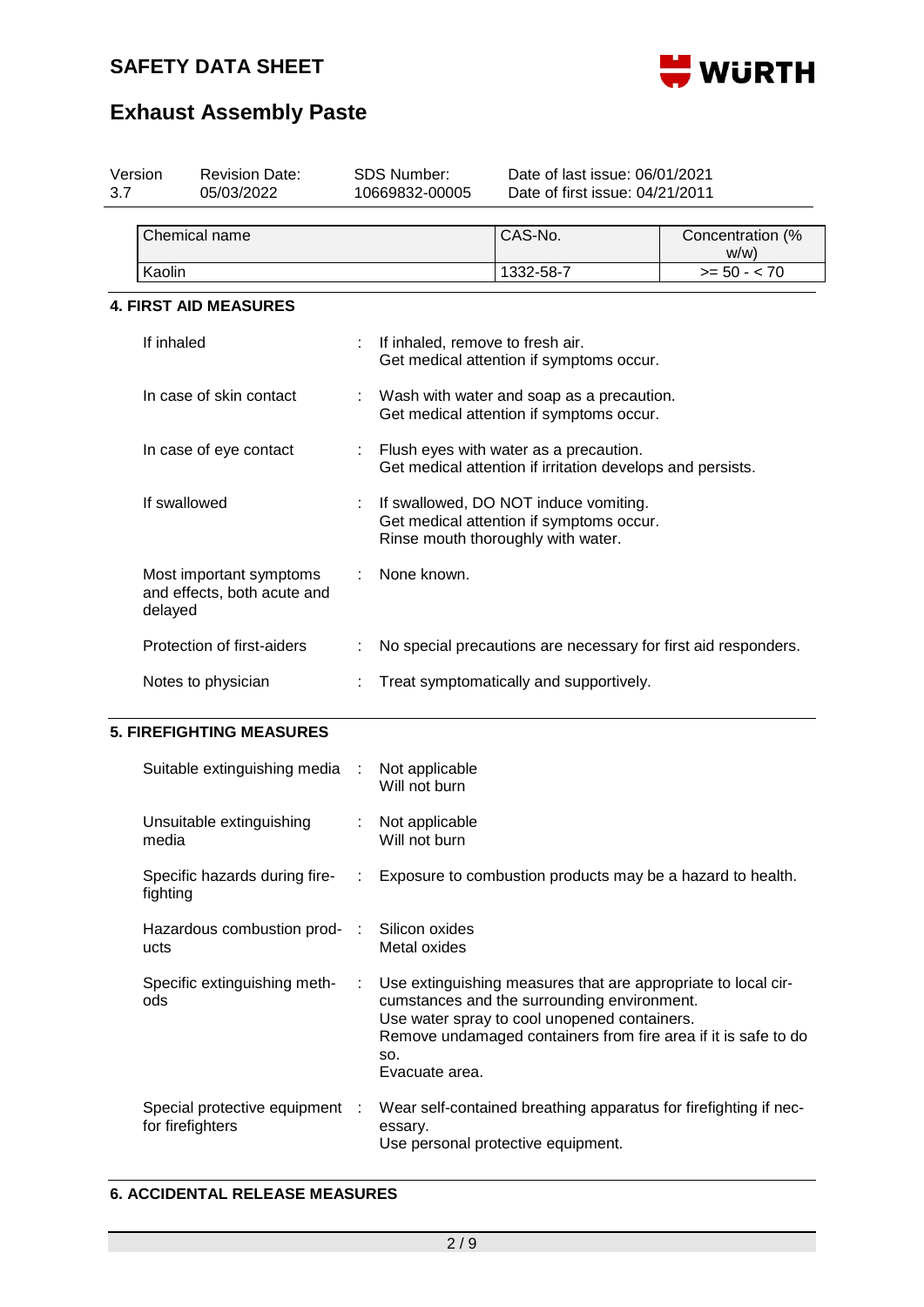

# **Exhaust Assembly Paste**

| Version<br>3.7                                           |                                                                                 | <b>Revision Date:</b><br>05/03/2022                                                                                                                                                                                                                                                                                                                                                                                                                                                                                                                                                                                                                                    | <b>SDS Number:</b><br>10669832-00005                                                                                                                                                                                                                                                                                 | Date of last issue: 06/01/2021<br>Date of first issue: 04/21/2011                                                   |  |  |  |  |
|----------------------------------------------------------|---------------------------------------------------------------------------------|------------------------------------------------------------------------------------------------------------------------------------------------------------------------------------------------------------------------------------------------------------------------------------------------------------------------------------------------------------------------------------------------------------------------------------------------------------------------------------------------------------------------------------------------------------------------------------------------------------------------------------------------------------------------|----------------------------------------------------------------------------------------------------------------------------------------------------------------------------------------------------------------------------------------------------------------------------------------------------------------------|---------------------------------------------------------------------------------------------------------------------|--|--|--|--|
|                                                          | Personal precautions, protec- :<br>tive equipment and emer-<br>gency procedures |                                                                                                                                                                                                                                                                                                                                                                                                                                                                                                                                                                                                                                                                        |                                                                                                                                                                                                                                                                                                                      | Follow safe handling advice (see section 7) and personal pro-<br>tective equipment recommendations (see section 8). |  |  |  |  |
| <b>Environmental precautions</b>                         |                                                                                 |                                                                                                                                                                                                                                                                                                                                                                                                                                                                                                                                                                                                                                                                        | Avoid release to the environment.<br>Prevent further leakage or spillage if safe to do so.<br>Prevent spreading over a wide area (e.g. by containment or oil<br>barriers).<br>Retain and dispose of contaminated wash water.<br>Local authorities should be advised if significant spillages<br>cannot be contained. |                                                                                                                     |  |  |  |  |
| Methods and materials for<br>containment and cleaning up |                                                                                 | Soak up with inert absorbent material.<br>For large spills, provide dyking or other appropriate contain-<br>ment to keep material from spreading. If dyked material can<br>be pumped, store recovered material in appropriate container.<br>Clean up remaining materials from spill with suitable absor-<br>bent.<br>Local or national regulations may apply to releases and dis-<br>posal of this material, as well as those materials and items<br>employed in the cleanup of releases. You will need to deter-<br>mine which regulations are applicable.<br>Sections 13 and 15 of this SDS provide information regarding<br>certain local or national requirements. |                                                                                                                                                                                                                                                                                                                      |                                                                                                                     |  |  |  |  |
| 7. HANDLING AND STORAGE                                  |                                                                                 |                                                                                                                                                                                                                                                                                                                                                                                                                                                                                                                                                                                                                                                                        |                                                                                                                                                                                                                                                                                                                      |                                                                                                                     |  |  |  |  |
|                                                          |                                                                                 | <b>Technical measures</b>                                                                                                                                                                                                                                                                                                                                                                                                                                                                                                                                                                                                                                              | See Engineering measures under EXPOSURE<br>CONTROLS/PERSONAL PROTECTION section.                                                                                                                                                                                                                                     |                                                                                                                     |  |  |  |  |
|                                                          |                                                                                 | Local/Total ventilation                                                                                                                                                                                                                                                                                                                                                                                                                                                                                                                                                                                                                                                | Use only with adequate ventilation.                                                                                                                                                                                                                                                                                  |                                                                                                                     |  |  |  |  |

| Advice on safe handling | : Handle in accordance with good industrial hygiene and safety<br>practice, based on the results of the workplace exposure as- |  |  |  |
|-------------------------|--------------------------------------------------------------------------------------------------------------------------------|--|--|--|
|                         | sessment<br>Take care to prevent spills, waste and minimize release to the                                                     |  |  |  |

| Conditions for safe storage                                  | : Keep in properly labelled containers.<br>Store in accordance with the particular national regulations. |
|--------------------------------------------------------------|----------------------------------------------------------------------------------------------------------|
| Materials to avoid                                           | : No special restrictions on storage with other products.                                                |
| Recommended storage tem- $\therefore$ 15 - 30 °C<br>perature |                                                                                                          |

environment.

### **8. EXPOSURE CONTROLS/PERSONAL PROTECTION**

### **Components with workplace control parameters**

| Components | CAS-No. | Value type<br>(Form of | Control parame-<br>ters / Permissible | <b>Basis</b> |
|------------|---------|------------------------|---------------------------------------|--------------|
|            |         | exposure)              | concentration                         |              |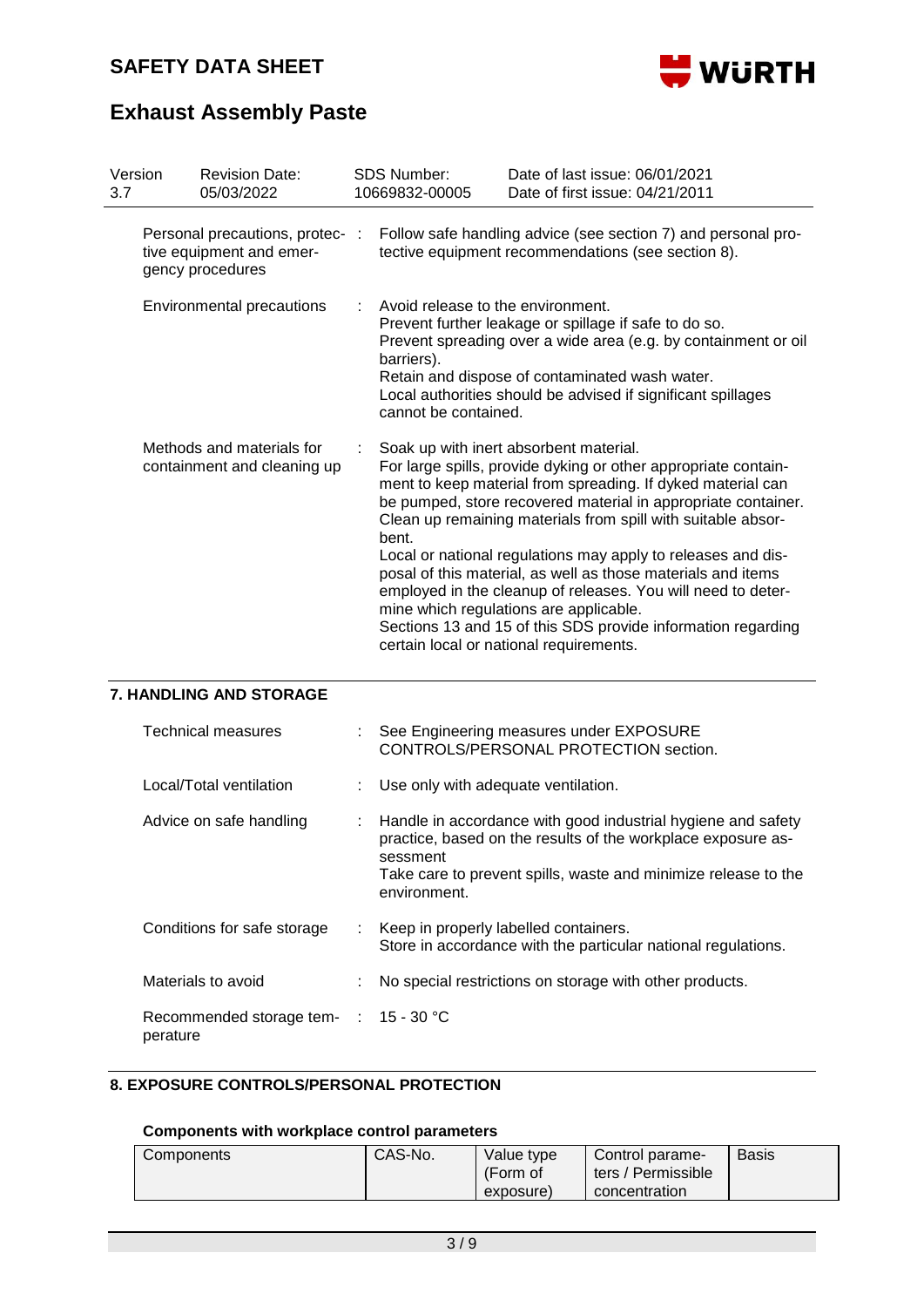

| 3.7                                                                                                                                                                                                      | Version                     | <b>Revision Date:</b><br>05/03/2022                                  |  | <b>SDS Number:</b><br>10669832-00005 |                                                                                                           | Date of last issue: 06/01/2021<br>Date of first issue: 04/21/2011                                                                                                                                                                                                                                                                                                                |              |  |  |  |
|----------------------------------------------------------------------------------------------------------------------------------------------------------------------------------------------------------|-----------------------------|----------------------------------------------------------------------|--|--------------------------------------|-----------------------------------------------------------------------------------------------------------|----------------------------------------------------------------------------------------------------------------------------------------------------------------------------------------------------------------------------------------------------------------------------------------------------------------------------------------------------------------------------------|--------------|--|--|--|
|                                                                                                                                                                                                          | Kaolin                      |                                                                      |  | 1332-58-7                            | TWA (Res-<br>pirable par-<br>ticulate mat-<br>ter)                                                        | $2$ mg/m $3$                                                                                                                                                                                                                                                                                                                                                                     | <b>ACGIH</b> |  |  |  |
|                                                                                                                                                                                                          | <b>Engineering measures</b> |                                                                      |  |                                      | Ensure adequate ventilation, especially in confined areas.<br>Minimize workplace exposure concentrations. |                                                                                                                                                                                                                                                                                                                                                                                  |              |  |  |  |
|                                                                                                                                                                                                          |                             | Personal protective equipment                                        |  |                                      |                                                                                                           |                                                                                                                                                                                                                                                                                                                                                                                  |              |  |  |  |
| Respiratory protection<br>If adequate local exhaust ventilation is not available or expo-<br>sure assessment demonstrates exposures outside the rec-<br>ommended guidelines, use respiratory protection. |                             |                                                                      |  |                                      |                                                                                                           |                                                                                                                                                                                                                                                                                                                                                                                  |              |  |  |  |
|                                                                                                                                                                                                          |                             | Filter type                                                          |  | Particulates type                    |                                                                                                           |                                                                                                                                                                                                                                                                                                                                                                                  |              |  |  |  |
|                                                                                                                                                                                                          |                             | Hand protection<br>Material<br>Break through time<br>Glove thickness |  | Nitrile rubber<br>30 min<br>$0.4$ mm |                                                                                                           |                                                                                                                                                                                                                                                                                                                                                                                  |              |  |  |  |
|                                                                                                                                                                                                          |                             | Remarks                                                              |  |                                      |                                                                                                           | Choose gloves to protect hands against chemicals depending<br>on the concentration and quantity of the hazardous sub-<br>stance and specific to place of work. For special applications,<br>we recommend clarifying the resistance to chemicals of the<br>aforementioned protective gloves with the glove manufactur-<br>er. Wash hands before breaks and at the end of workday. |              |  |  |  |
|                                                                                                                                                                                                          | Eye protection              |                                                                      |  | Safety glasses                       |                                                                                                           | Wear the following personal protective equipment:<br>Always wear eye protection when the potential for inadvertent<br>eye contact with the product cannot be excluded.<br>Please follow all applicable local/national requirements when<br>selecting protective measures for a specific workplace.                                                                               |              |  |  |  |
|                                                                                                                                                                                                          |                             | Skin and body protection                                             |  |                                      | Skin should be washed after contact.                                                                      |                                                                                                                                                                                                                                                                                                                                                                                  |              |  |  |  |
|                                                                                                                                                                                                          |                             | Hygiene measures                                                     |  | place.                               | When using do not eat, drink or smoke.<br>Wash contaminated clothing before re-use.                       | If exposure to chemical is likely during typical use, provide eye<br>flushing systems and safety showers close to the working                                                                                                                                                                                                                                                    |              |  |  |  |

### **9. PHYSICAL AND CHEMICAL PROPERTIES**

| Appearance | paste<br>t.         |
|------------|---------------------|
| Colour     | ÷.<br>grey          |
| Odour      | characteristic<br>÷ |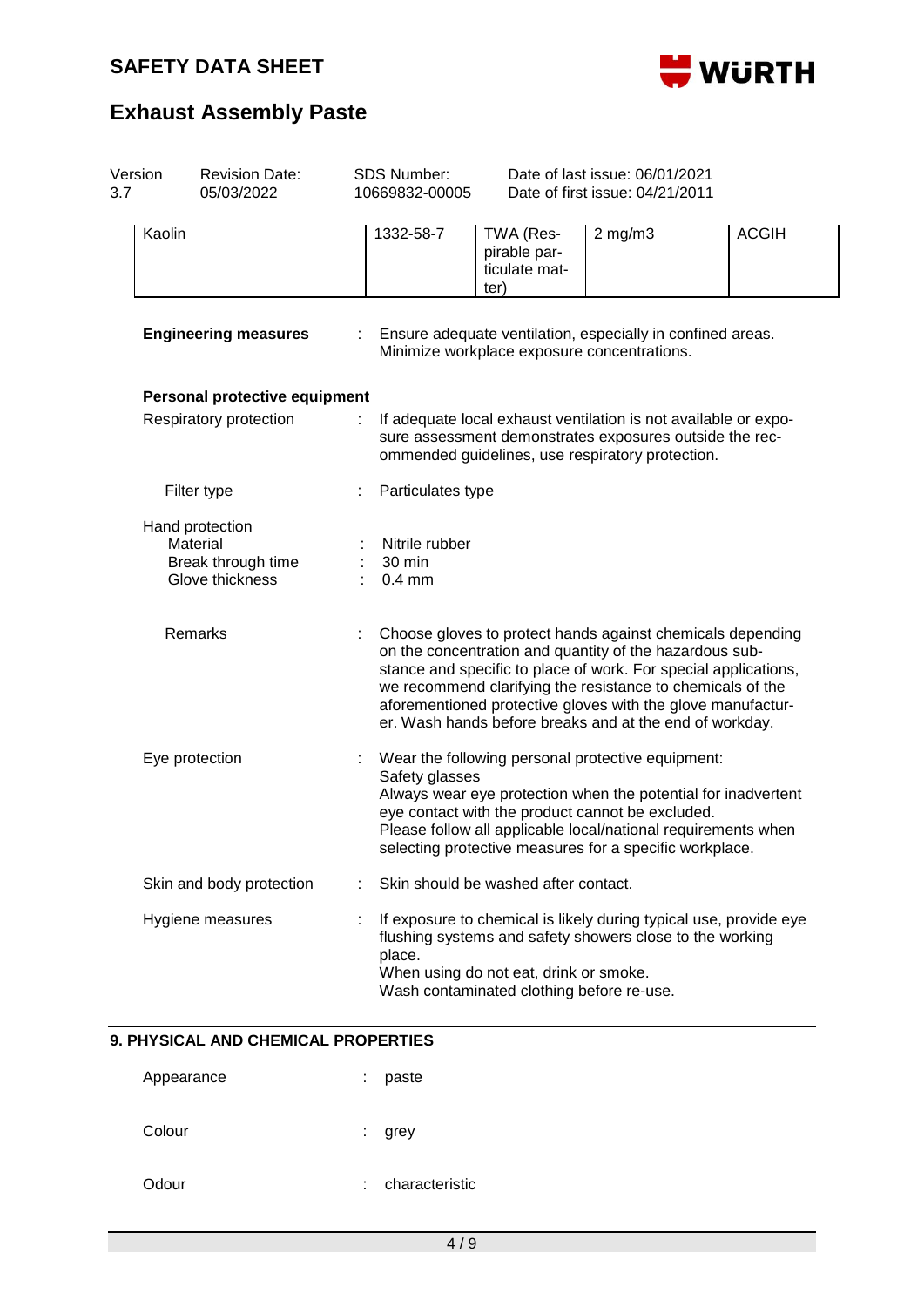

# **Exhaust Assembly Paste**

| Version<br>3.7 | <b>Revision Date:</b><br>05/03/2022                 |   | <b>SDS Number:</b><br>10669832-00005    | Date of last issue: 06/01/2021<br>Date of first issue: 04/21/2011 |
|----------------|-----------------------------------------------------|---|-----------------------------------------|-------------------------------------------------------------------|
|                | <b>Odour Threshold</b>                              |   |                                         |                                                                   |
|                |                                                     |   | No data available                       |                                                                   |
|                | pH                                                  |   | 10.5 (20 $°C$ )<br>Concentration: 100 % |                                                                   |
|                | Melting point/freezing point                        | ÷ | No data available                       |                                                                   |
|                | Initial boiling point and boiling<br>range          | ÷ | 100 °C                                  |                                                                   |
|                | Flash point                                         |   | No data available                       |                                                                   |
|                | Evaporation rate                                    |   | No data available                       |                                                                   |
|                | Flammability (solid, gas)                           | ÷ | Not applicable                          |                                                                   |
|                | Flammability (liquids)                              |   | Will not burn                           |                                                                   |
|                | Upper explosion limit / Upper<br>flammability limit | ÷ | No data available                       |                                                                   |
|                | Lower explosion limit / Lower<br>flammability limit | ÷ | No data available                       |                                                                   |
|                | Vapour pressure                                     |   | No data available                       |                                                                   |
|                | Relative vapour density                             |   | No data available                       |                                                                   |
|                | Density                                             |   | 1.71 g/cm <sup>3</sup> (20 $°C$ )       |                                                                   |
|                | Solubility(ies)<br>Water solubility                 |   | partly soluble (20 °C)                  |                                                                   |
|                | Partition coefficient: n-<br>octanol/water          |   | Not applicable                          |                                                                   |
|                | Auto-ignition temperature                           | ÷ | No data available                       |                                                                   |
|                | Decomposition temperature                           |   | No data available                       |                                                                   |
|                | Viscosity<br>Viscosity, kinematic                   |   | No data available                       |                                                                   |
|                | <b>Explosive properties</b>                         |   | Not explosive                           |                                                                   |
|                | Oxidizing properties                                |   |                                         | The substance or mixture is not classified as oxidizing.          |
|                | Particle size                                       |   | Not applicable                          |                                                                   |
|                |                                                     |   |                                         |                                                                   |

## **10. STABILITY AND REACTIVITY**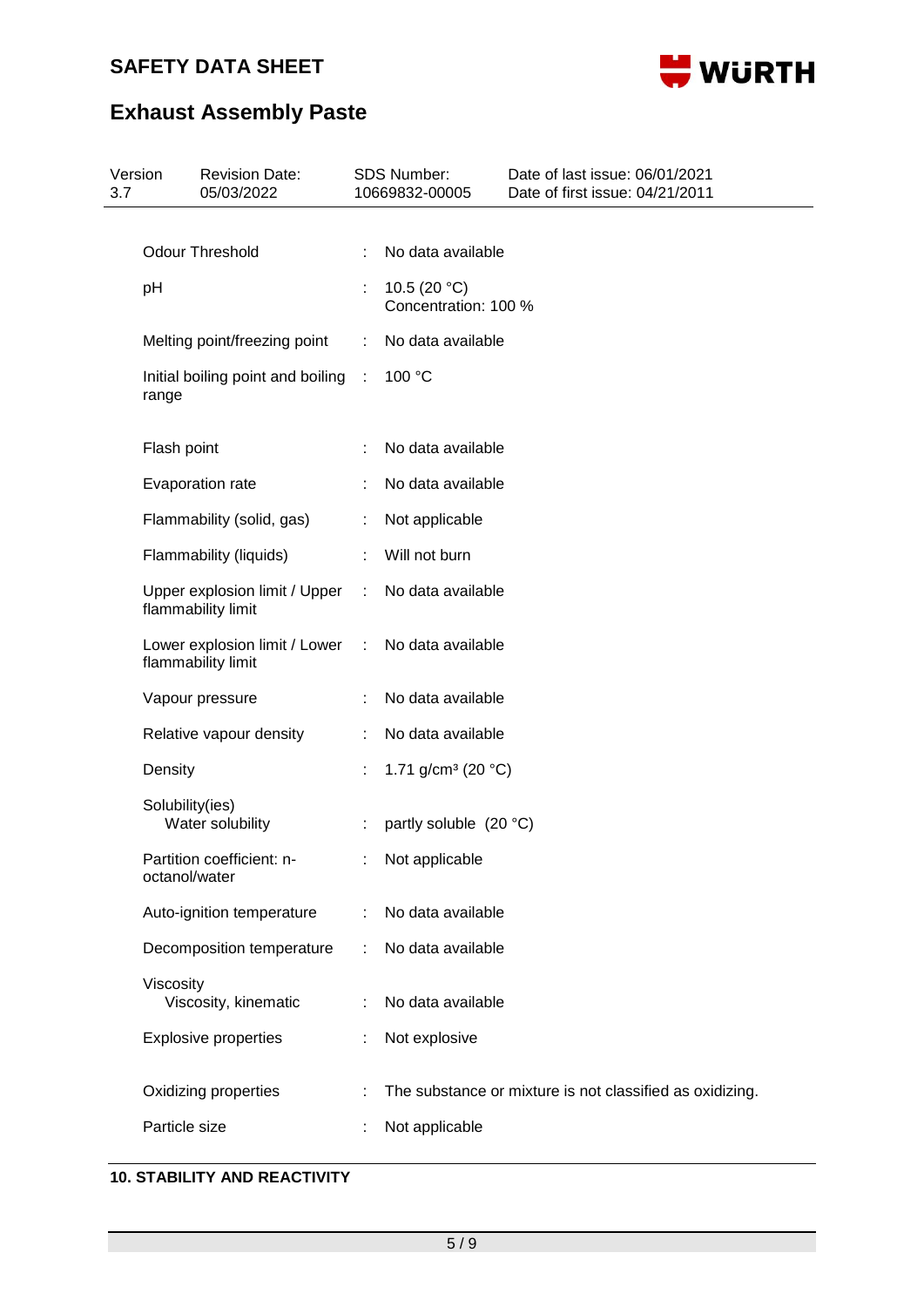

| 3.7 | Version                      | <b>Revision Date:</b><br>05/03/2022                                                |                             | <b>SDS Number:</b><br>10669832-00005                                                           | Date of last issue: 06/01/2021<br>Date of first issue: 04/21/2011                                          |
|-----|------------------------------|------------------------------------------------------------------------------------|-----------------------------|------------------------------------------------------------------------------------------------|------------------------------------------------------------------------------------------------------------|
|     | Reactivity                   |                                                                                    |                             |                                                                                                | Not classified as a reactivity hazard.                                                                     |
|     | Chemical stability           |                                                                                    |                             | Stable under normal conditions.                                                                |                                                                                                            |
|     | tions                        | Possibility of hazardous reac- :                                                   |                             | None known.                                                                                    |                                                                                                            |
|     |                              | Conditions to avoid                                                                |                             | None known.                                                                                    |                                                                                                            |
|     |                              | Incompatible materials                                                             | ÷                           | Acids                                                                                          |                                                                                                            |
|     | products                     | Hazardous decomposition                                                            | $\mathcal{L}^{\mathcal{L}}$ |                                                                                                | No hazardous decomposition products are known.                                                             |
|     |                              | <b>11. TOXICOLOGICAL INFORMATION</b>                                               |                             |                                                                                                |                                                                                                            |
|     | exposure                     | Information on likely routes of :                                                  |                             | Inhalation<br>Skin contact<br>Ingestion<br>Eye contact                                         |                                                                                                            |
|     |                              | <b>Acute toxicity</b><br>Not classified based on available information.            |                             |                                                                                                |                                                                                                            |
|     | Components:                  |                                                                                    |                             |                                                                                                |                                                                                                            |
|     | Kaolin:                      | Acute oral toxicity                                                                |                             | LD50 (Rat): $> 5,000$ mg/kg                                                                    | Remarks: Based on data from similar materials                                                              |
|     |                              | Acute inhalation toxicity                                                          |                             | LC50 (Rat): $> 2.07$ mg/l<br>Exposure time: 4 h<br>Test atmosphere: dust/mist<br>tion toxicity | Assessment: The substance or mixture has no acute inhala-<br>Remarks: Based on data from similar materials |
|     |                              | Acute dermal toxicity                                                              | $\mathbb{Z}^n$              | LD50 (Rat): $> 5,000$ mg/kg<br>toxicity                                                        | Assessment: The substance or mixture has no acute dermal<br>Remarks: Based on data from similar materials  |
|     |                              | <b>Skin corrosion/irritation</b><br>Not classified based on available information. |                             |                                                                                                |                                                                                                            |
|     |                              | Components:                                                                        |                             |                                                                                                |                                                                                                            |
|     | Kaolin:<br>Species<br>Method |                                                                                    |                             | Rabbit<br><b>OECD Test Guideline 404</b>                                                       |                                                                                                            |

- 
- Result : No skin irritation<br>Remarks : Based on data free : Based on data from similar materials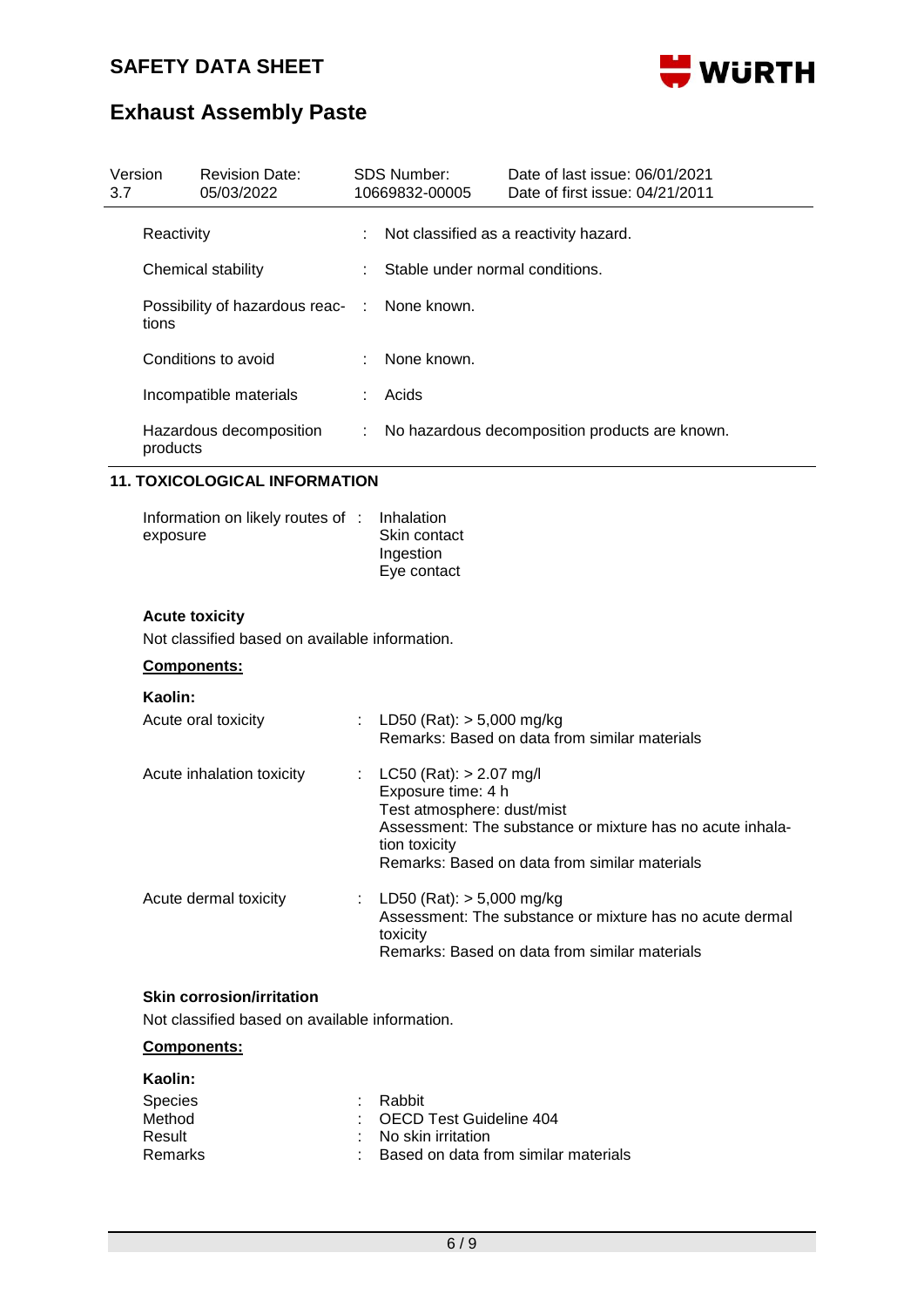

| 3.7 | Version                                                                         | <b>Revision Date:</b><br>05/03/2022                                                 |  | <b>SDS Number:</b><br>10669832-00005         | Date of last issue: 06/01/2021<br>Date of first issue: 04/21/2011 |  |  |
|-----|---------------------------------------------------------------------------------|-------------------------------------------------------------------------------------|--|----------------------------------------------|-------------------------------------------------------------------|--|--|
|     |                                                                                 | Serious eye damage/eye irritation<br>Not classified based on available information. |  |                                              |                                                                   |  |  |
|     |                                                                                 | <b>Components:</b>                                                                  |  |                                              |                                                                   |  |  |
|     | Kaolin:                                                                         |                                                                                     |  |                                              |                                                                   |  |  |
|     | <b>Species</b>                                                                  |                                                                                     |  | Rabbit                                       |                                                                   |  |  |
|     | Result<br>Remarks                                                               |                                                                                     |  | No eye irritation                            | Based on data from similar materials                              |  |  |
|     |                                                                                 |                                                                                     |  |                                              |                                                                   |  |  |
|     |                                                                                 | <b>Respiratory or skin sensitisation</b>                                            |  |                                              |                                                                   |  |  |
|     |                                                                                 | <b>Skin sensitisation</b>                                                           |  |                                              |                                                                   |  |  |
|     |                                                                                 | Not classified based on available information.                                      |  |                                              |                                                                   |  |  |
|     |                                                                                 | <b>Respiratory sensitisation</b>                                                    |  |                                              |                                                                   |  |  |
|     |                                                                                 | Not classified based on available information.                                      |  |                                              |                                                                   |  |  |
|     | <b>Germ cell mutagenicity</b><br>Not classified based on available information. |                                                                                     |  |                                              |                                                                   |  |  |
|     |                                                                                 | Carcinogenicity                                                                     |  |                                              |                                                                   |  |  |
|     |                                                                                 | Not classified based on available information.                                      |  |                                              |                                                                   |  |  |
|     |                                                                                 | <b>Reproductive toxicity</b>                                                        |  |                                              |                                                                   |  |  |
|     |                                                                                 | Not classified based on available information.                                      |  |                                              |                                                                   |  |  |
|     |                                                                                 | <b>STOT - single exposure</b>                                                       |  |                                              |                                                                   |  |  |
|     |                                                                                 | Not classified based on available information.                                      |  |                                              |                                                                   |  |  |
|     |                                                                                 | <b>STOT - repeated exposure</b><br>Not classified based on available information.   |  |                                              |                                                                   |  |  |
|     |                                                                                 | <b>Aspiration toxicity</b>                                                          |  |                                              |                                                                   |  |  |
|     |                                                                                 | Not classified based on available information.                                      |  |                                              |                                                                   |  |  |
|     |                                                                                 | <b>12. ECOLOGICAL INFORMATION</b>                                                   |  |                                              |                                                                   |  |  |
|     |                                                                                 |                                                                                     |  |                                              |                                                                   |  |  |
|     | <b>Ecotoxicity</b>                                                              |                                                                                     |  |                                              |                                                                   |  |  |
|     |                                                                                 | Components:                                                                         |  |                                              |                                                                   |  |  |
|     | Kaolin:                                                                         |                                                                                     |  |                                              |                                                                   |  |  |
|     | icity)                                                                          | Toxicity to fish (Chronic tox-                                                      |  | : NOELR: $> 100$ mg/l<br>Exposure time: 30 d |                                                                   |  |  |
|     |                                                                                 |                                                                                     |  |                                              | Species: Oncorhynchus mykiss (rainbow trout)                      |  |  |
|     |                                                                                 | <b>Persistence and degradability</b>                                                |  |                                              |                                                                   |  |  |
|     |                                                                                 | No data available                                                                   |  |                                              |                                                                   |  |  |
|     |                                                                                 | <b>Bioaccumulative potential</b>                                                    |  |                                              |                                                                   |  |  |

No data available **Mobility in soil**

No data available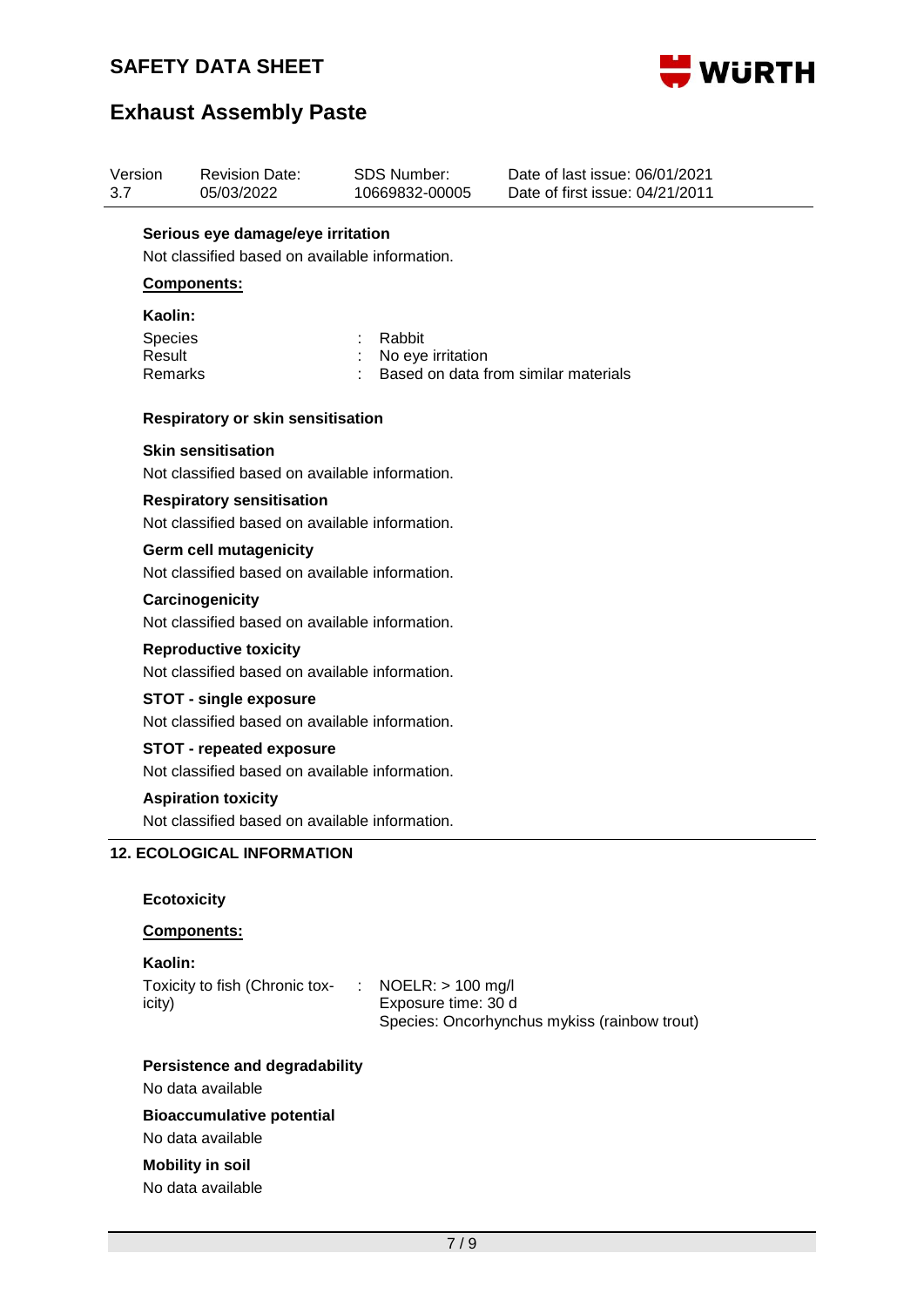

## **Exhaust Assembly Paste**

| Version<br>3.7 | <b>Revision Date:</b><br>05/03/2022            |   | SDS Number:<br>10669832-00005                                                                                                                                    | Date of last issue: 06/01/2021<br>Date of first issue: 04/21/2011 |  |  |  |  |
|----------------|------------------------------------------------|---|------------------------------------------------------------------------------------------------------------------------------------------------------------------|-------------------------------------------------------------------|--|--|--|--|
|                | Other adverse effects<br>No data available     |   |                                                                                                                                                                  |                                                                   |  |  |  |  |
|                | <b>13. DISPOSAL CONSIDERATIONS</b>             |   |                                                                                                                                                                  |                                                                   |  |  |  |  |
|                | <b>Disposal methods</b><br>Waste from residues |   |                                                                                                                                                                  | Dispose of in accordance with local regulations.                  |  |  |  |  |
|                | Contaminated packaging                         | ÷ | Empty containers should be taken to an approved waste han-<br>dling site for recycling or disposal.<br>If not otherwise specified: Dispose of as unused product. |                                                                   |  |  |  |  |
|                | <b>14. TRANSPORT INFORMATION</b>               |   |                                                                                                                                                                  |                                                                   |  |  |  |  |

### **International Regulations**

**UNRTDG**

Not regulated as a dangerous good

#### **IATA-DGR**

Not regulated as a dangerous good

#### **IMDG-Code**

Not regulated as a dangerous good

### **Transport in bulk according to IMO instruments**

Not applicable for product as supplied.

### **Special precautions for user**

Not applicable

### **15. REGULATORY INFORMATION**

### **Safety, health and environmental regulations/legislation specific for the substance or mixture**

### **16. OTHER INFORMATION**

#### **Further information**

| Sources of key data used to<br>compile the Safety Data<br>Sheet | Internal technical data, data from raw material SDSs, OECD<br>eChem Portal search results and European Chemicals Agen-<br>cy, http://echa.europa.eu/ |  |
|-----------------------------------------------------------------|------------------------------------------------------------------------------------------------------------------------------------------------------|--|
| Date format                                                     | dd.mm.yyyy                                                                                                                                           |  |
| <b>Full text of other abbreviations</b>                         |                                                                                                                                                      |  |
| <b>ACGIH</b>                                                    | USA. ACGIH Threshold Limit Values (TLV)                                                                                                              |  |
| ACGIH / TWA                                                     | 8-hour, time-weighted average                                                                                                                        |  |